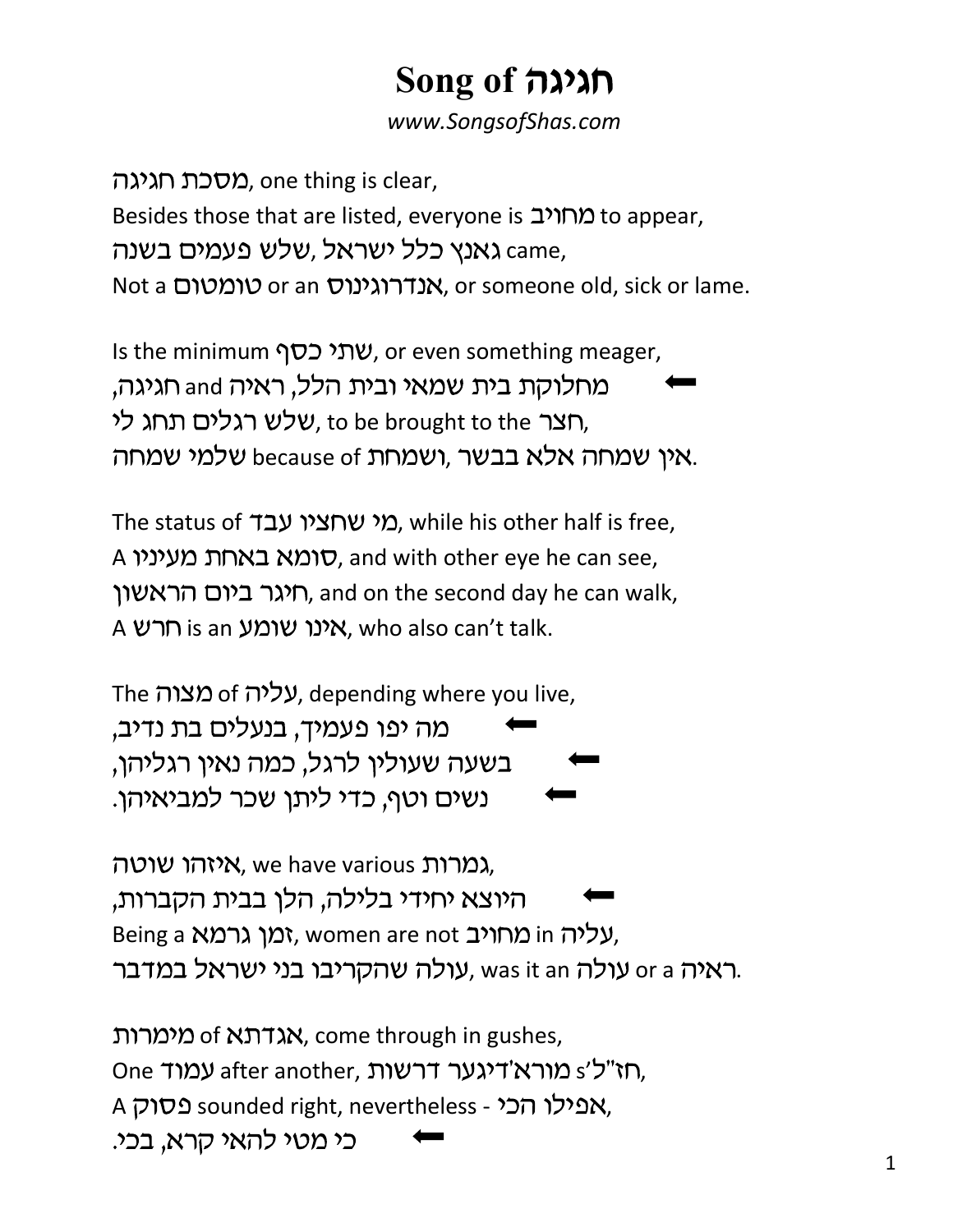The תגיגה לפני הדיבור, was the כולה לגבוה goes ראיה, ציבור and for everyone in the נוהגת באנשים ובנשים, Is it שמחה is it only or on all days, that שמחה שמחה ולא יראה פני ריקם, means not to show up empty-handed.

חולין are to brought from ,תולין ni's a חובה ה $\cap$  obligation, מעשר שני can come from אלמים, it's a voluntary situation, ישראלים יוצאין ידי חובתן, בנדרים ובנדבות, כהנים can be יוצא, with מטאות and הנים.

רבן, a makeup היגר ביום הראשון ונתפשט, a makeup הרבן Is the העלומין or הלזה לזה, or תשלומין לראשון, גבר הרגל ולא חג specified, No replacement can be offered, וכל to be rectified.

The דינים, hover in the air,

הלכות שבת and ,מעילות, חגיגות, are like mountains suspended by a hair, Concepts like עבודה, דינים, have many pלכאורה, פסוקים, יש להם על מה שיסמכו, והו הו גופי תורה.

אין דורשין בעריות בשלשה, or און with two, Unless he's a מעשה מרכבה, חכם ומבין he can't review, כל המסתכל בארבע דברים, certainly not a matter of laughter, מה למעלה מה למטה. what is before or what is after.

 was so large, but what does that imply, Did he stretch across the whole world, or from the earth to the sky, ארץ ושמַים were created ביום הראשון, including הארץ ושמַים, מים and רוח ,תוהו ובהו and מדת יום ולילה.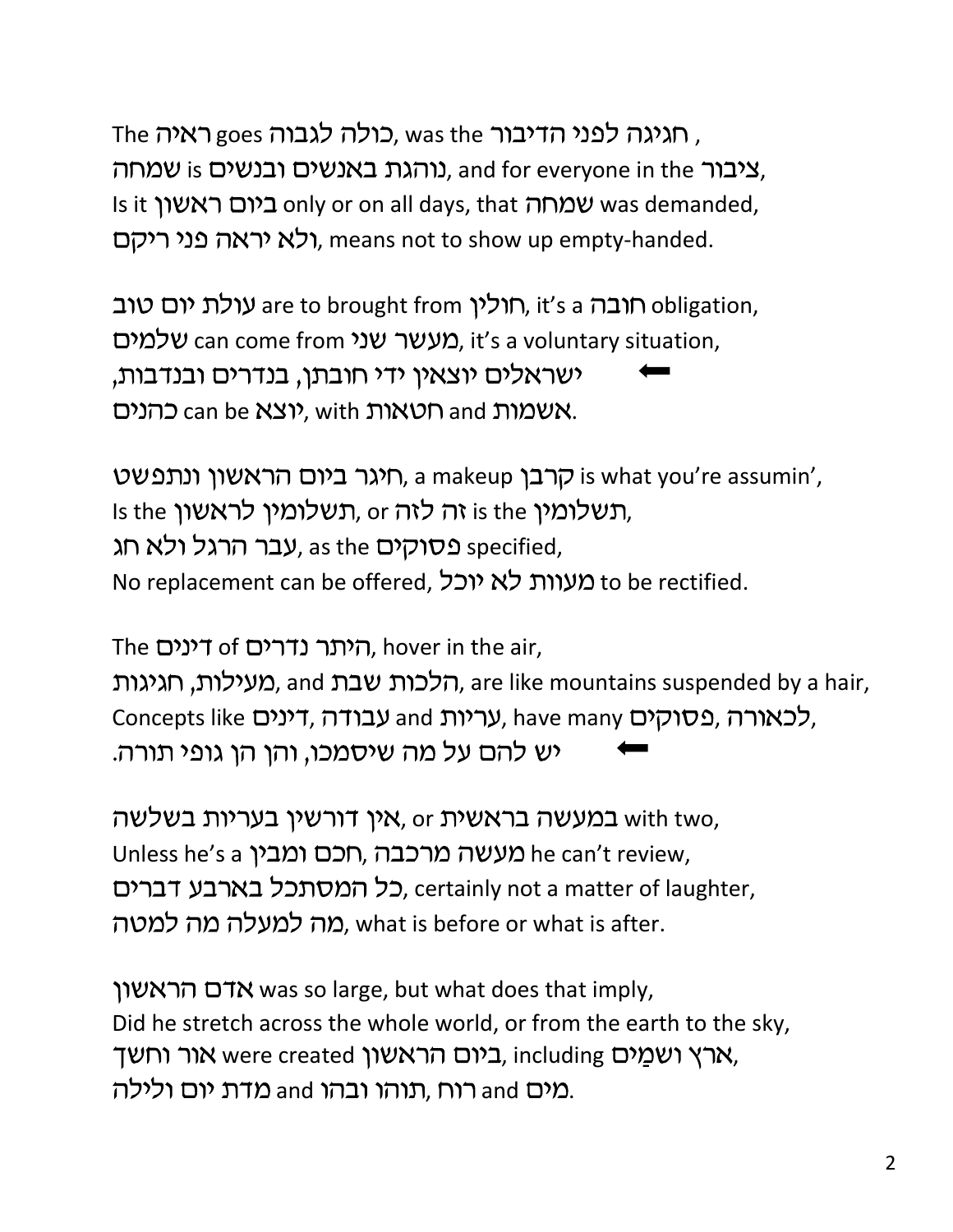, בעשרה דברים נברא העולם, starting with wisdom and insight, בדעת ובכח ובגערה, and with הבאנרה, with might, Using these (מידות , the world He did fashion, , and with kindness and compassion.

בית שמאי says שמים נבראו תחלה, and then הבית שמאי, same second, No, בית הלל , is what ארץ נבראת תחלה, No, הא The וילון including ,שבעה רקיעים, רקיע and אחקים, רקיע and .

רקיע has the כוכבים, the המה ולבנה has the רקיע  $\forall$ רחיים, grinding for the בדיקים, grinding for the שחקים ירושלים and בית המקדש has the גבול, thas the yירושלים מעון filled with כיתות של מלאכי השרת, at night they are singing.

So many mystical beings and attributes, above us in heaven, is found, in - level seven, נשמות and נשמות, are just some of a selection, The יכל to be used for, המתים - resurrection.

בכלל, we have little understanding, בכלל, ראשי פרקים, השמל, up until the עד וארא, היות הקודש hehaved, אופנים ושרפים, and how the היות ה The הכבוד, and how it was engraved.

רשן ,ר' אלעזר בן ערד, 'n, וירדה אש מן השמים, את נאה דורש, ונאה מקיים, בן עזאי, ארבעה נכנסו לפרדס glanced and he died, בן זומא became unstable, but ה' עקיבא survived.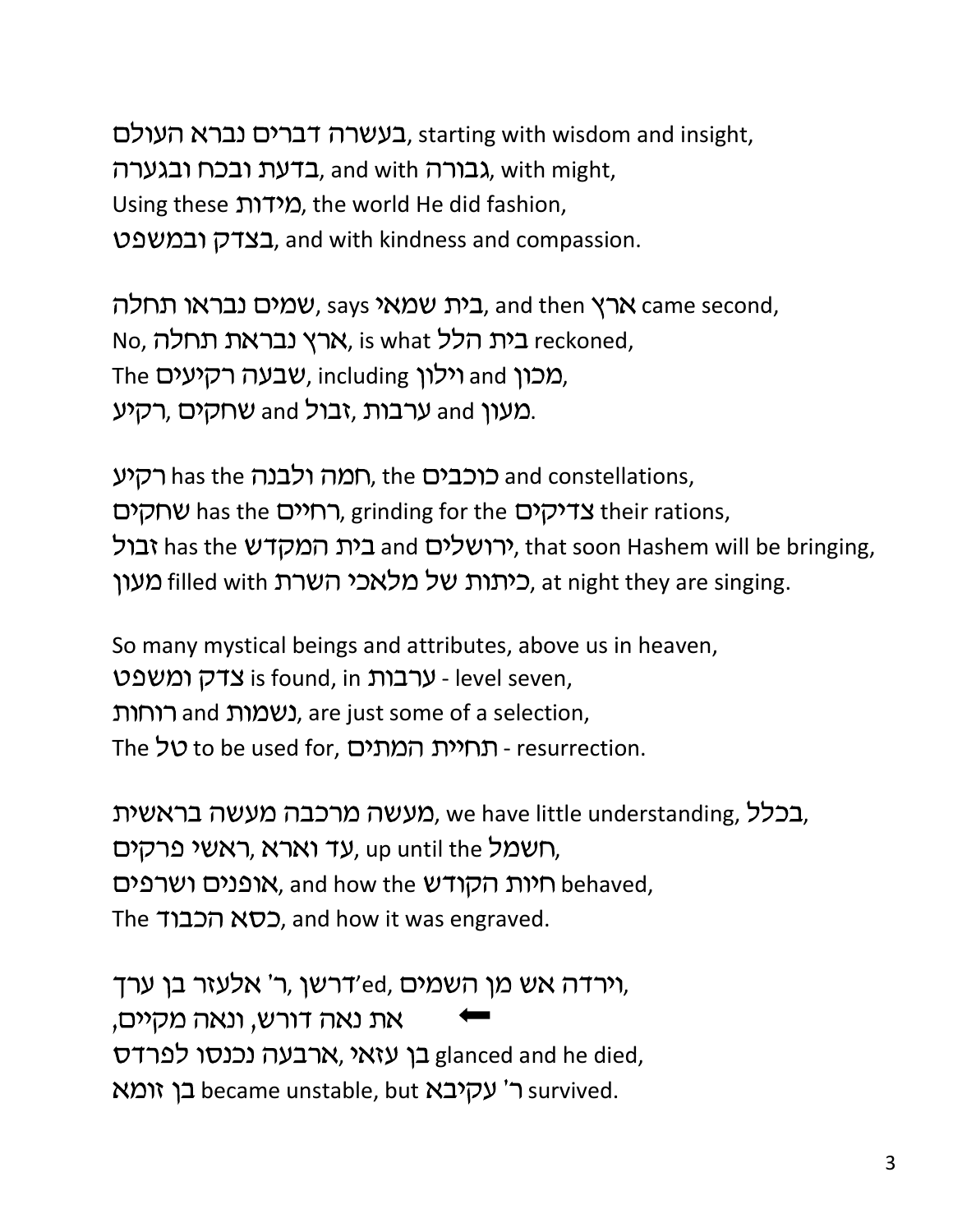בנטיעות, misunderstanding Yechezkel's גבואה, The downfall of <u>אחר</u>, once called אלישע בן אבויה, Like separating the fruit from the waste, ר' מאיר גמר מאחר, שובו בנים שובבים, except for  $n$ אחר.

מקיים to be סמיכה whether יום טוב o o לסמוך או לא לסמוך, The first recorded מחלוקת in history, משתמש בבעלי חיים, On יום טוב or שבת will the האיה, will the omin', .לא מסרן הכתוב אלא לחכמים, חולו של מועד on מלאכה The extent of

The final section of the *אסכתא, מסכתא*ה and <sub>7</sub> נוטלין ידים לחולין, למעשר ולתרומה, טבילה and נגיעה ,ידים and מדרס, נטילה and אכילה ,בגדי פרושין ,בגדי עם הארץ.

One can be הרומה for סובל כלים בתוך כלים, no fear of a הציצה, Each part is independent, אחורים ובית הצביטה, , בגדי אוכלי תרומה מדרס לקדש, only for באדי ארכלי הרומה ב הנושא את המדרס, because of a קדש can't carry קדש, because of a העשה

If one is *להדש כלים לקד*ש, he must untie the knots first, , כלים הנגמרים בטהרה, for ש they must be immersed, A כף אחת וגומר learned from, מצרף לקדש is כלי, A קל וחומר is learned from a רביעי לקדש, פסול by הקל וחומר A ה

Each hand is independent for תרומה, but for עבילה, קדש for both would apply, ידים, may hold תרומה that is dry, טבילה, for an קדש is required for קדש), for an אונן ומחוסר כפורים. Are there listed a total of ten or eleven, בדורים and מעלות